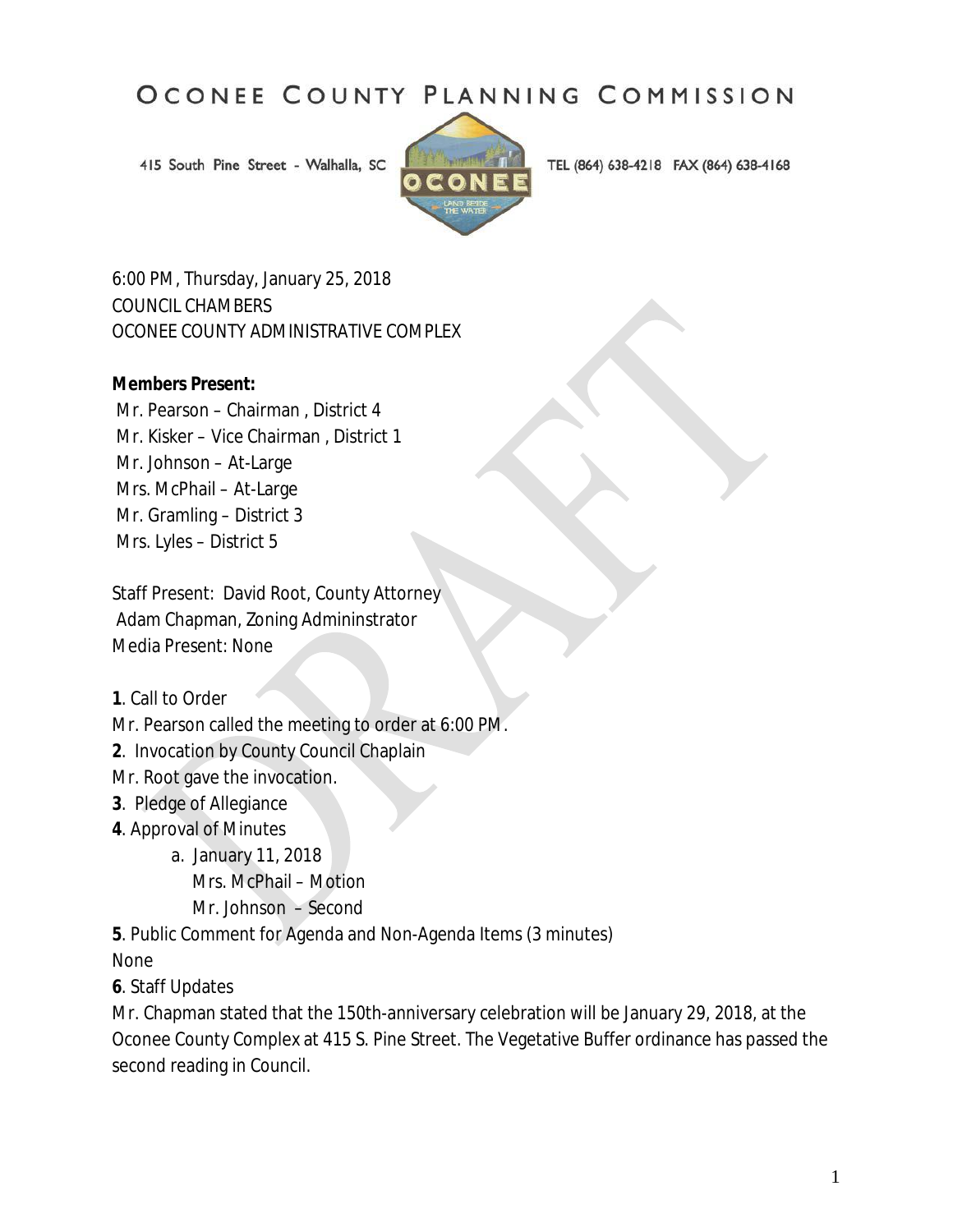#### **7**. Discussion on February meeting schedule

Mr. Chapman stated that February 19th is Presidents' Day and the County offices will be closed. The Commission agreed to move the second February meeting to the 22nd. Mr. Kisker made a motion to approve the meeting date and a second by Mrs. McPhail, the vote was unanimous.

#### **8**. Discussion on Traffic Research

Mr. Chapman stated that he talked with South Carolina Department of Public Safety and Karl Addis, Oconee County Coroner and the following information was obtained. The act of driving, being a passenger or being on the roadway as a pedestrian in Oconee County has been fatal for over 400 people in the last 24 years. Between 2012 and 2017 there were almost 8,000 collisions that resulted in 81 fatalities and over 3,000 injuries. Highways 123/76, 11 and 28 are the highways with the highest incidents of total collisions. Highways 123/76, 11 and 130 are the County's most fatal roadways. Driving under the influence and driving too fast for the conditions are the top causes of fatal wrecks in the County. Driving too fast for the conditions and failure to yield the right-of-way are the top causes of all collisions within the County. Driving too fast for conditions and driving under the influence are conditions which may be reduced utilizing a multi-department, multi-agency approach with short, medium and longrange plans and goals.

Mr. Pearson asked if this information should be presented to County Council to get a directive on where the Planning Commission needs to go from here. Mr. Kisker stated the Commission needs direction on where to start on the Corridor Overlay District. Mrs. McPhail asked if the changes to the intersection at Highway 24 and Highway 59 has made any difference in the wrecks at that intersection. Mrs. McPhail asked if having a sign stating what speed a vehicle is going could be purchased by Oconee County and being placed different locations would help in speed control. Mr. Root stated he would talk with the Administrator and see which way to go with that request. A motion was made by Mr. Johnson and seconded by Mrs. McPhail for the County Attorney to take the request to the Administrator to see what direction to go with funding. The vote was unanimous.

# **9**. Discussion on Goals Element

Mr. Kisker stated that since the Capitol Project committee was disbanded should this be eliminated. Mr. Root stated that it should remain as a historical marker within the Element and in 2020 discuss whether to update it or remove it. Commission Chairman allowed Mr. Tom Markovich to speak and Mr.Markovich stated that it is required by state law for the Planning Commission to make recommendations on the Capital Plan to County Council.

# **10**. Discussion on Prioritization of Planning Commission goals for 2018

Mrs. McPhail stated that the Comprehensive Plan review needs to be complete by December of 2018. Mr. Pearson stated the Work Force Housing needs to be addressed. Mr. Johnson noted that the traffic and housing need to be addressed also bike paths are needed. Mr.Johnson